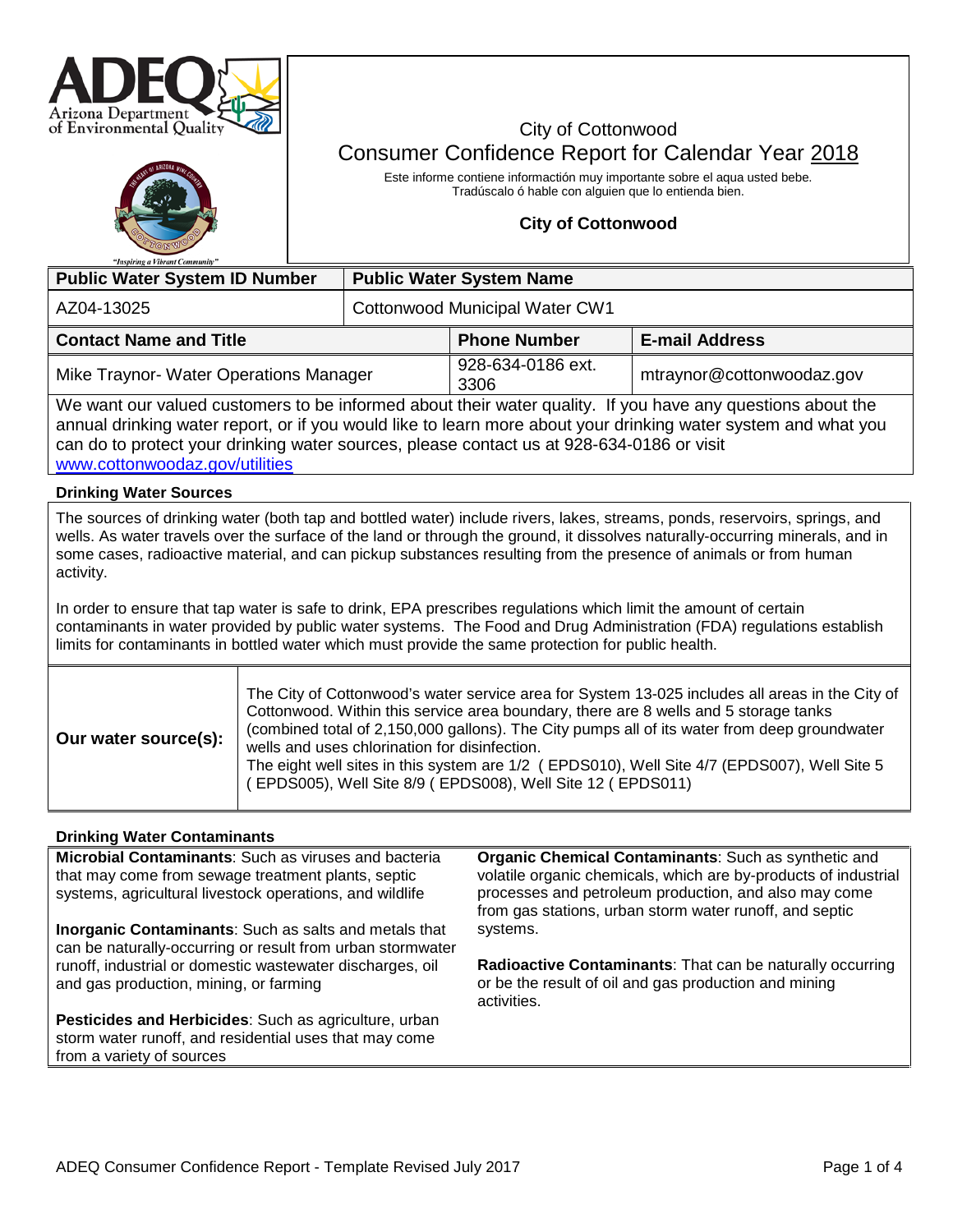#### **Vulnerable Population**

Drinking water, including bottled water, may reasonably be expected to contain at least small amounts of some contaminants. The presence of contaminants does not necessarily indicate that water poses a health risk. Some people may be more vulnerable to contaminants in drinking water than the general population.

Immuno-compromised persons such as persons with cancer undergoing chemotherapy, persons who have undergone organ transplants, people with HIV-AIDS or other immune system disorders, some elderly, and infants can be particularly at risk from infections. These people should seek advice about drinking water from their health care providers.

For more information about contaminants and potential health effects, or to receive a copy of the U.S. Environmental Protection Agency (EPA) and the U.S. Centers for Disease Control (CDC) guidelines on appropriate means to lessen the risk of infection by *Cryptosporidium* and microbiological contaminants call the EPA *Safe Drinking Water Hotline* at 1-800- 426-4791.

#### **Source Water Assessment**

- LOW RISK: Based on the information currently available on the hydrogeology and the land uses adjacent to or within the specified distance of the drinking water source(s) for this public water system, the department has given a low risk designation for the degree to which this public water system drinking water source(s) are protected. A low risk designation indicates that most source water protection measures are either already implemented, or the hydrogeology is such that the source water protection measures will have little impact on protection.
- Further source water assessment documentation can be obtained by contacting ADEQ.

#### **Definitions**

**Treatment Technique (TT)**: A required process intended to reduce the level of a contaminant in drinking water

**Level 1 Assessment**: A study of the water system to identify potential problems and determine (if possible) why total coliform bacteria was present

**Level 2 Assessment**: A very detailed study of the water system to identify potential problems and determine (if possible) why an *E. coli* MCL violation has occurred and/or why total coliform bacteria was present

**Action Level (AL)**: The concentration of a contaminant which, if exceeded, triggers treatment, or other requirements

**Maximum Contaminant Level (MCL)**: The highest level of a contaminant that is allowed in drinking water

**Maximum Contaminant Level Goal MCLG)**: The level of a contaminant in drinking water below which there is no known or expected risk to health

**Maximum Residual Disinfectant Level (MRDL)**: The level of disinfectant added for water treatment that may not be exceeded at the consumer's tap

**Maximum Residual Disinfectant Level Goal (MRDLG)**: The level of disinfectant added for treatment at which no known or anticipated adverse effect on health of persons would occur

**EPDS:** Entry Point Into Distribution System- the point at which water is discharged into the distribution system from a well, storage tank, pressure tank or water treatment plant.

**DSMRT:** Distribution Maximum Residence Time- A location that provides water to customers, where the water has been in the system longest relative to the EPDS.

**RAA:** Running Annual Average- an average of monitoring results for the previous 12 calendar months or previous 4 quarters.

**Minimum Reporting Limit (MRL)**: The smallest measured concentration of a substance that can be reliably measured by a given analytical method

**Millirems per year (MREM)**: A measure of radiation absorbed by the body

**Not Applicable (NA)**: Sampling was not completed by regulation or was not required

**Not Detected (ND or <):** Not detectable at reporting limit

**Nephelometric Turbidity Units (NTU)**: A measure of water clarity

**Million fibers per liter (MFL)**

**Picocuries per liter (pCi/L)**: Measure of the radioactivity in water

**ppm**: Parts per million or Milligrams per liter (mg/L)

**ppb**: Parts per billion or Micrograms per liter ( $\mu$ g/L)

**ppt**: Parts per trillion or Nanograms per liter (ng/L)

**ppq**: Parts per quadrillion or Picograms per liter (pg/L)

ppm  $x 1000 = ppb$ ppb  $x 1000 = ppt$ ppt  $x 1000 = ppq$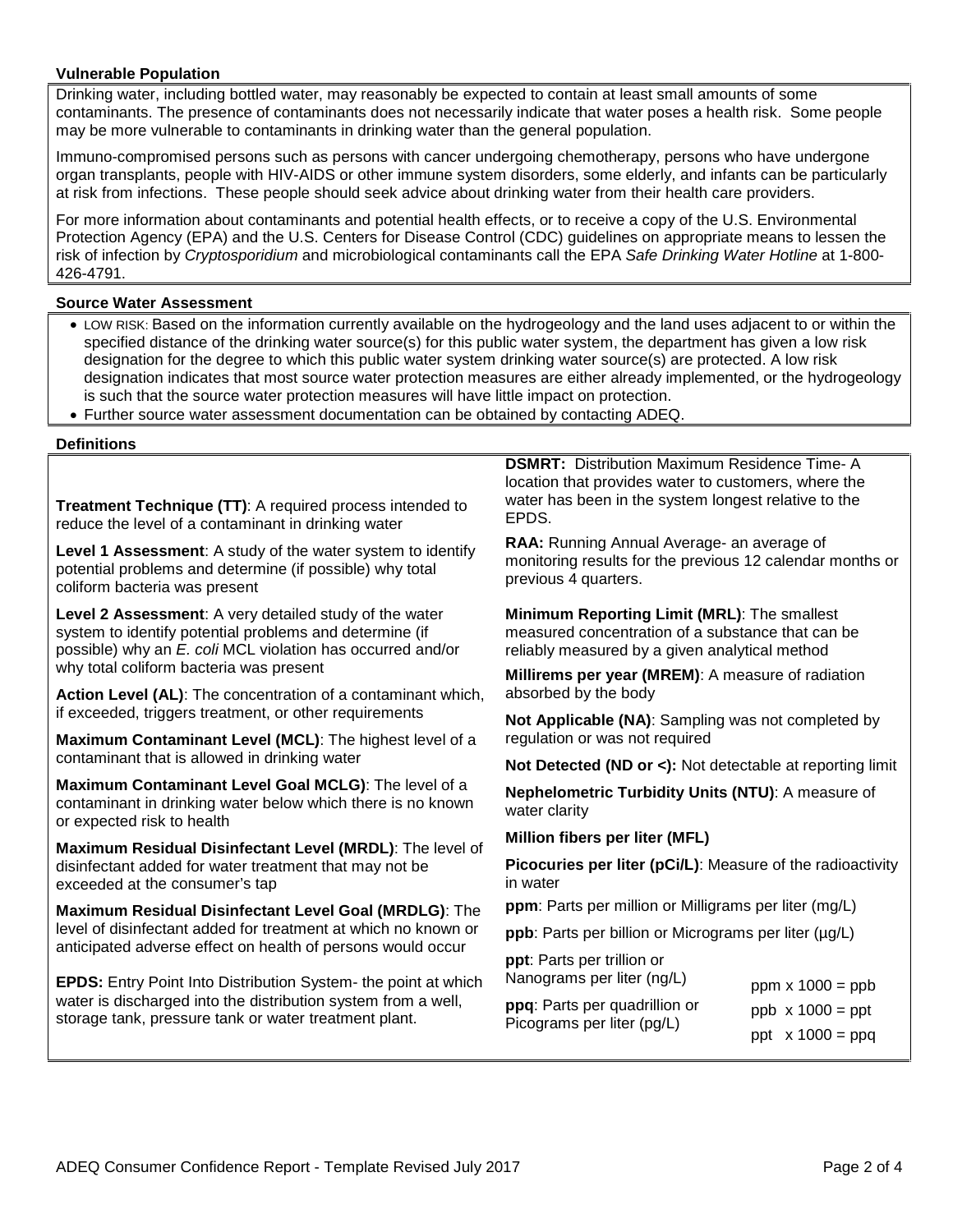#### **Lead Informational Statement:**

Lead, in drinking water, is primarily from materials and components associated with service lines and home plumbing. If present, elevated levels of lead can cause serious health problems, especially for pregnant women and young children. **Cottonwood Municipal Water** is responsible for providing high quality drinking water, but cannot control the variety of materials used in plumbing components. When your water has been sitting for several hours, you can minimize the potential for lead exposure by flushing your tap for 30 seconds to 2 minutes before using water for drinking or cooking. Information on lead in drinking water, testing methods, and steps you can take to minimize exposure is available from the Safe Drinking Water Hotline or at [www.epa.gov/safewater/lead.](http://www.epa.gov/safewater/lead)

## **Water Quality Data – Regulated Contaminants**

We routinely monitor for contaminants in your drinking water according to Federal and State laws. The State of Arizona requires us to monitor for certain contaminants less than once per year because the concentrations of these contaminants are not expected to vary significantly from year to year, or the system is not considered vulnerable to this type of contamination. Some of our data, though representative, may be more than one year old.

We did not include the results for Total Coliform Bacteria, E.Coli, Haloacetic Acids (HAA5), Synthetic Organic Chemicals (SOC) including Pesticides, Volatile Organic Chemicals (VOC) except Xylenes, Radionuclides, Cadmium, Mercury, Nitrite, Selenium, Antimony, Beryllium, Cyanide, Nickel, Thallium and Aroclor (PCB Screening test), in this report, as the results were **non-detect** (ND). If you have questions on a particular contaminant, please contact Mike Traynor –Utilities Operations Manager at (928) 634-0186 ext. 3306.

#### **These tables show the results of our monitoring for the period of January 1 to December 31, 2018 unless otherwise noted.**

| <b>Disinfectants</b>                      | <b>MCL</b><br><b>Violation</b><br>Y or N | <b>Highest Level</b><br><b>Detected</b>                                                 | <b>Range of All</b><br><b>Samples</b><br>(Low-High) | <b>MRDL</b>    | <b>MRDLG</b>   | Sample<br><b>Month</b><br>& Year        | <b>Likely Source of</b><br>Contamination                                                                                              |
|-------------------------------------------|------------------------------------------|-----------------------------------------------------------------------------------------|-----------------------------------------------------|----------------|----------------|-----------------------------------------|---------------------------------------------------------------------------------------------------------------------------------------|
| Chlorine (ppm)                            | N                                        | 0.80                                                                                    | $0.48 - 0.80$                                       | 4              | $\Omega$       | Qtrly<br>2018                           | Water additive used to control<br>microbes                                                                                            |
| <b>Disinfection By-Products</b>           | <b>MCL</b><br><b>Violation</b><br>Y or N | <b>Highest Level</b><br><b>Detected</b>                                                 | Range of All<br><b>Samples</b><br>(Low-High)        | <b>MCL</b>     | <b>MCLG</b>    | Sample<br><b>Month</b><br>& Year        | <b>Likely Source of</b><br>Contamination                                                                                              |
| <b>Total Trihalomethanes (TTHM) (ppb)</b> | N                                        | 1.3                                                                                     | $0 - 1.3$                                           | 80             | N/A            | Aug.<br>2018                            | Byproduct of drinking water<br>disinfection                                                                                           |
| Lead & Copper                             | <b>MCL</b><br><b>Violation</b><br>Y or N | 90 <sup>th</sup> Percentile                                                             | Number of<br><b>Samples</b><br><b>Exceeds AL</b>    | <b>AL</b>      | <b>ALG</b>     | <b>Sample</b><br><b>Month</b><br>& Year | <b>Likely Source of</b><br>Contamination                                                                                              |
| Copper (ppm)                              | N                                        | 0.29                                                                                    | 0                                                   | 1.3            | 1.3            | Aug.<br>2017                            | Corrosion of household<br>plumbing systems; erosion of<br>natural deposits                                                            |
| Lead (ppb)                                | N                                        | 0                                                                                       | 1                                                   | 15             | $\mathbf 0$    | Aug.<br>2017                            | Corrosion of household<br>plumbing systems; erosion of<br>natural deposits                                                            |
| <b>Inorganic Chemicals</b><br>(IOC)       | <b>MCL</b><br><b>Violation</b><br>Y or N | Running<br><b>Annual Average</b><br>(RAA) OR<br><b>Highest Level</b><br><b>Detected</b> | <b>Range of All</b><br><b>Samples</b><br>(Low-High) | <b>MCL</b>     | <b>MCLG</b>    | Sample<br><b>Month</b><br>& Year        | <b>Likely Source of</b><br>Contamination                                                                                              |
| Arsenic <sup>1</sup> (ppb)                | N                                        | 8.0                                                                                     | $0 - 9.3$                                           | 10             | $\Omega$       | Qtrly<br>2018                           | Erosion of natural deposits,<br>runoff from orchards, runoff<br>from glass and electronics<br>production wastes                       |
| Barium (ppm)                              | N                                        | 0.62                                                                                    | $0.2 - 0.62$                                        | $\overline{2}$ | $\overline{2}$ | May<br>2018                             | Discharge of drilling wastes;<br>discharge from metal<br>refineries; Erosion of natural<br>deposits                                   |
| Chromium (ppb)                            | N                                        | 13                                                                                      | $0 - 13$                                            | 100            | 100            | May<br>2018                             | Discharge from steel and<br>pulp mills; Erosion of natural<br>deposits                                                                |
| Fluoride (ppm)                            | N                                        | 0.37                                                                                    | $0.15 - 0.37$                                       | 4              | 4              | May<br>2018                             | Erosion of natural deposits;<br>water additive which<br>promotes strong teeth;<br>discharge from fertilizer and<br>aluminum factories |
| Nitrate <sup>2</sup> (ppm)                | N                                        | 1                                                                                       | $0 - 0.58$                                          | 10             | 10             | March<br>and<br>May<br>2018             | Runoff from fertilizer use;<br>leaching from septic tanks,<br>sewage; erosion of natural<br>deposits                                  |